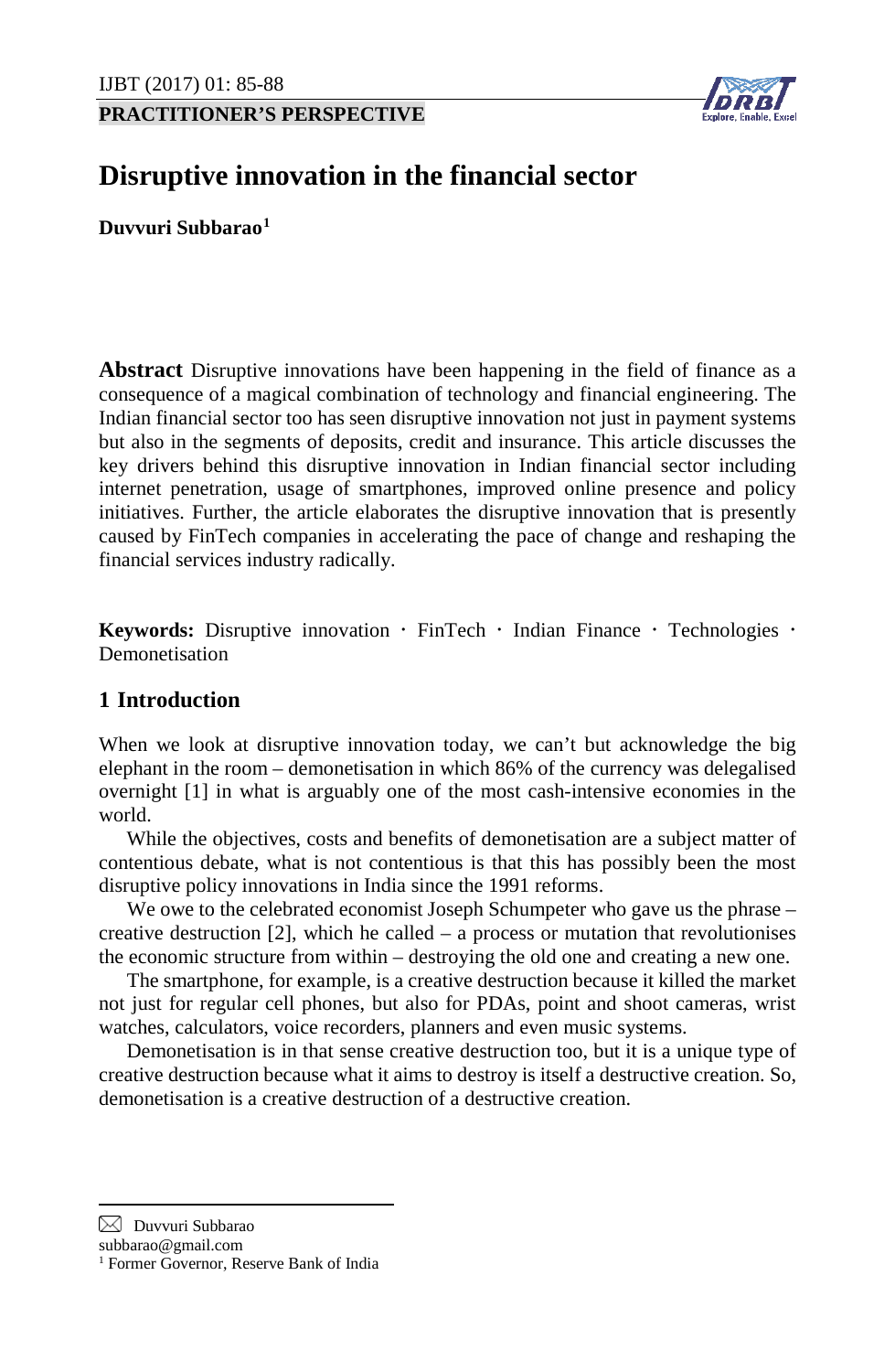#### **2 FinTech revolution**

The world of finance has witnessed rapid disruptive innovation over the last decade as a consequence of a magical combination of technology and financial engineering. Tasks once handled by paper money and bulky computers are now being accomplished entirely on digital interfaces.

Even as late as 2008, one of the problems was the duration taken to clear outstation cheques. Now, a generation of millennials is growing up without knowing what a cheque is. Large number of young enthusiastic entrepreneurs are taking aim at the heart of financial sector and are revolutionising how financial transactions are carried out. Borrowing money through peer-to-peer lending club, transferring money through independent payment systems rather than through a bank and investing based on online customised advice tailored to individual needs are all made possible by startups [3]. Fighting cybercrime with help of financial services company that checks customer identities based on biometrics, behavioural profiling, push notifications and analytics across all channels – from mobile phones to physical branches - is a great illustration of the emergence of FinTechs [4].

One could get into a taxi, go to the destination and walk away – the billing is automatically taken care of. One could go into a restaurant, wave the phone and touch the thumb for biometrics and walk away. This is how fintech is revolutionising financial services.

FinTechs will change financial sector in many ways. They will cut costs and improve the quality of financial services, unburdened by legacy IT systems, large branch networks and traditional regulation. These companies would explore new ways of assessing risk through social media review and usage of logistic firms. For instance, motor insurance risk gets assessed not just by how much one drives and but also by how one drives. They will be able to diversify risk without the burden of geography.

#### **3 Disruptive innovation beyond finance**

Disruptive innovation extends beyond Fintech. Think about the concept of microfinance which was in existence for a long time but took centre stage in 2006 when Dr. Muhammad Yunus, founder of Grameen Bank, received the Noble Prize [5]. The world took notice of this amazing experiment of lending in small amounts to closely-linked communities.

Similarly, self-help groups in India, which are closely linked small communities based on mutual guarantee, are taking advantage of the community norm that default is a social taboo.

Another example is carbon credit, which in simple terms is a tradable certificate that permits a right to emit one ton of carbon-dioxide or other greenhouse gas of this equivalence. The concept was created as part of Kyoto Protocol to discourage countries/companies that emit carbon-dioxide, and that they should pay to countries/companies that don't emit such toxic gases by using clean technology.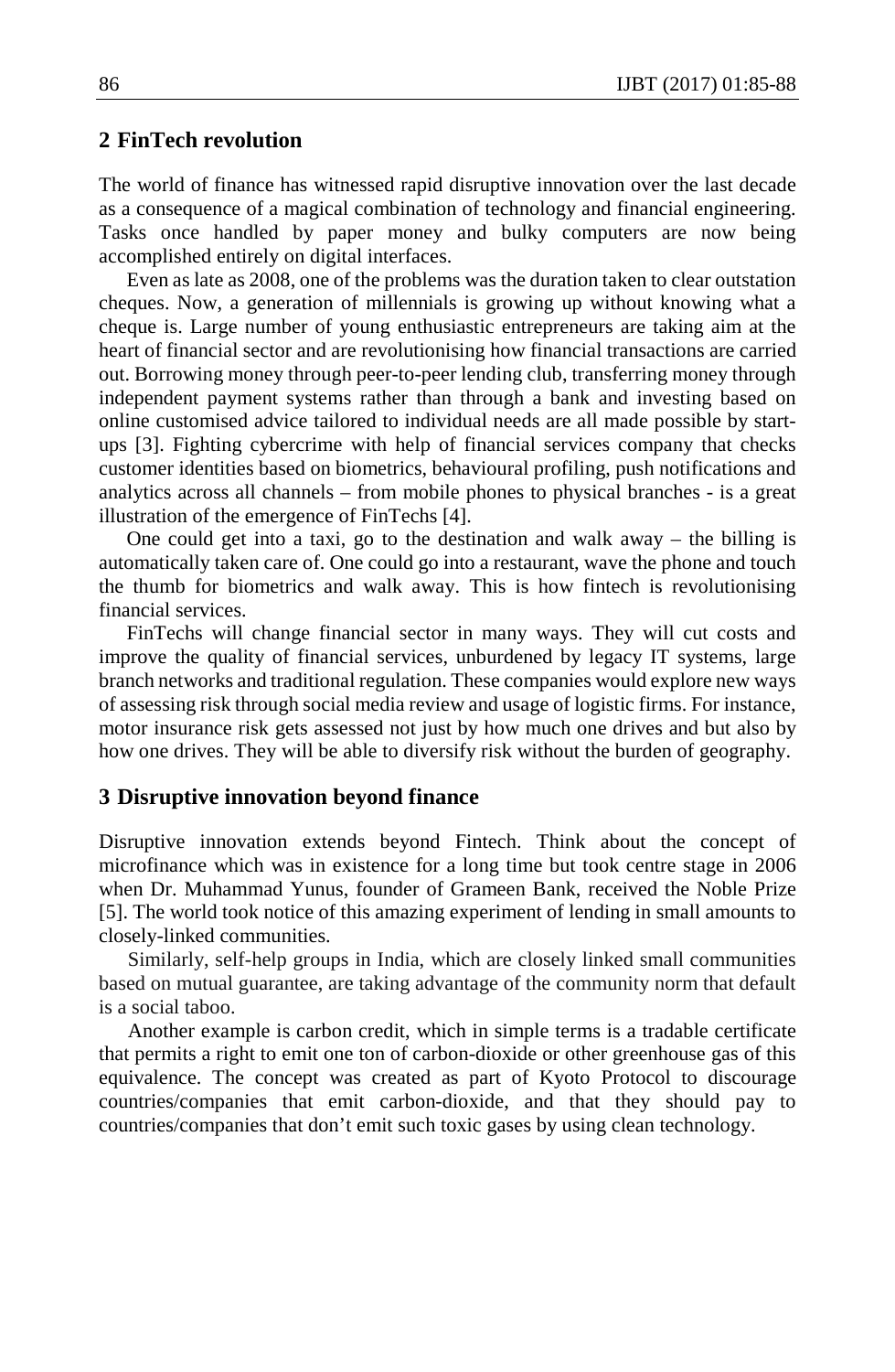#### **4 Disruptive innovation**

So what exactly is disruptive innovation? [6] The Harvard Business School's Clayton Christensen calls it "wild and unexpected changes that radically restructure markets typically by harnessing new technologies."

Examples of disruptive innovation include mobile phone which has nearly killed fixed line phones; digital photography which sent sales of camera film plummet and made Kodak change its business model; online retailing which is bruising traditional retailing; online ticket booking which has made travel agents reinvent their business models and MOOCS, which are a paradigm shift in the business model of higher education.

But disruptive innovation is not necessarily new technologies. It can as well be using of an existing technology with a new business model. For instance, Netflix is moving away from sending DVDs to streaming content online on demand.

Disruptive innovations usually find their first customers at the bottom of the market. They move up the value chain as successive refinements improve them to the point that they start to steal customers. They may end up reshaping entire industry as in the following cases:

- Craigslist has transformed classified ads
- Skype has changed long distance calls
- iTunes has changed record stores
- Uber has changed the business model of taxis. [7]

In future, driverless cars, 3D printing, shipping via drones and Internet of Things are expected to have huge impact.

#### **5 Are all innovations disruptive?**

Not all innovations are disruptive even if they are revolutionary. The first automobiles in the late  $19<sup>th</sup>$  century were not a disruptive innovation because those automobiles remained expensive luxury items that did not disrupt the market for the horse drawn carriages. It was the low-priced Ford Model which came 30 years later, that was a disruptive innovation because it was cheap, mass produced and changed the rules of the transportation market.

Similarly, the first mainframe computers which used to occupy acres of space were not a disruptive innovation. It was the introduction of the personal computer that disrupted the market.

The Indian financial sector is witnessing disruptive innovation not just in payment systems but in the segments of deposits, credit, and insurance. The key drivers behind this disruptive innovation include: [8]

**Internet penetration:** The National Optic Fibre Initiative under Digital India will link every village with a broadband connection. As the fastest growing internet economy in the world, India is slated to add 300 million internet users by 2020.

**Usage of smartphones:** India currently ranks #2 in the world with over 1 billion mobile subscriptions. Of this, approximately 240 million consumers use smartphones and this base is projected to increase to over 520 million by 2020.

**Improved O2O (Online to Offline) presence:** Online shopping, bill payment and mobile recharge are the foremost reasons for using a digital mode of payment. Sensing these opportunities, merger of e-commerce and e-wallet firms is adding synergy.